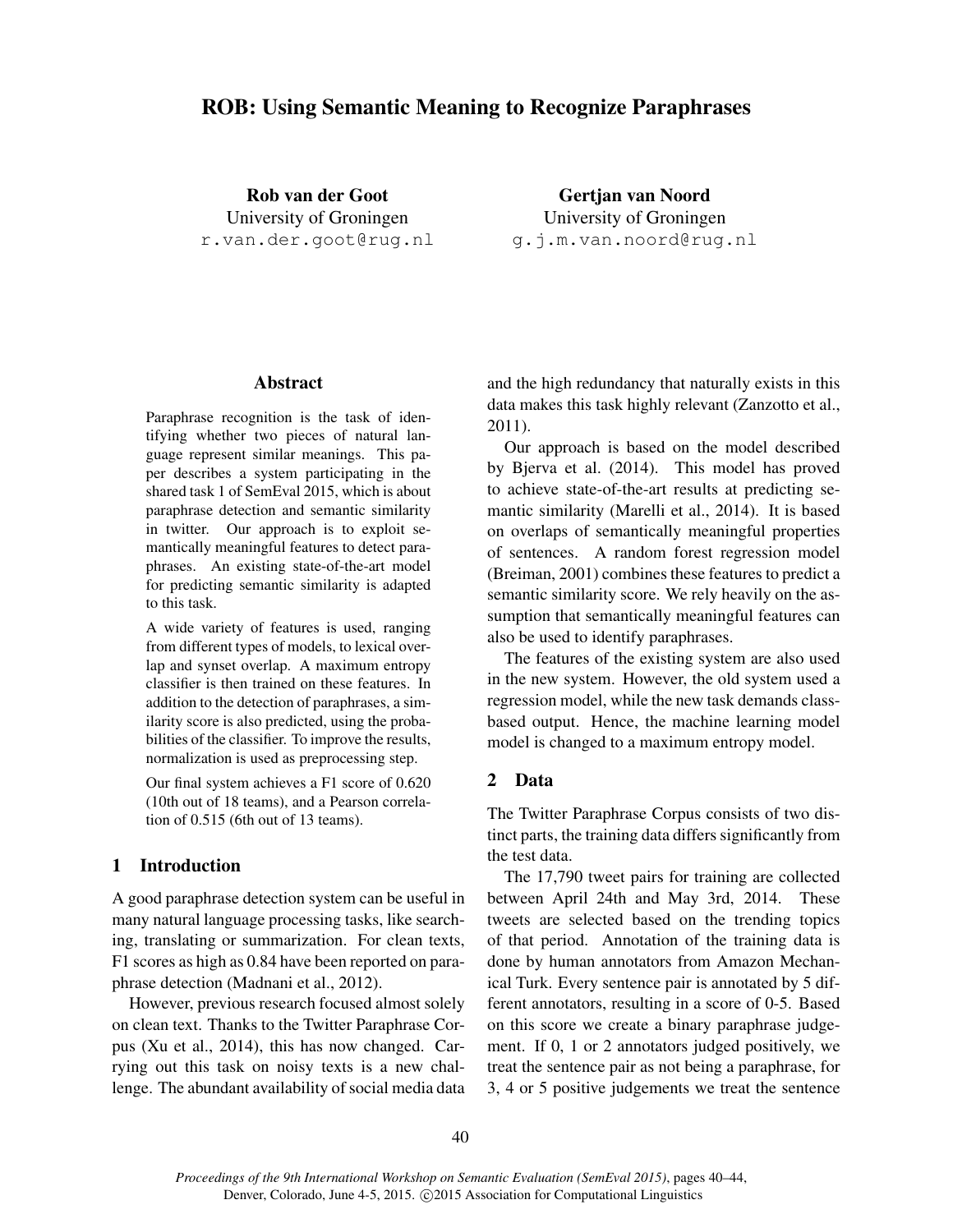pair as a paraphrase.

The test data is collected between May 13th and June 10th, and is thus based on different trending topics. This assures the integrity of the evaluation. In contrast to the training data, this data is annotated by an expert similarity rating on a 5-point Likert scale (Likert, 1932), to mimic the training data. Sentence pairs with a similarity score of 0, 1 and 2 are considered non-paraphrases, and sentence pairs with scores of 4 and 5 are considered paraphrases. The one uncertain category (similarity score of 3) is discarded in the evaluation.

Using this data, we end up with two different types of gold data per sentence pair. Firstly, we have the binary gold data that indicates if a sentence pair is a paraphrase. Secondly, we have the raw annotations that can be used as a similarity score. These annotations are normalized by dividing them by their maximum score (5), so we end up with  $(0.0, 0.2, 0.4,$ 0.6, 0.8, 1.0) as possible similarity scores.

The tweets in the corpus are already tokenized using TweetMotif (O'Connor et al., 2010). Additionally, Part Of Speech (POS) tags are provided by a tagger that is adapted to twitter (Derczynski et al., 2013). Named entity tags are also obtained from an adapted tagger (Ritter et al., 2011).

# 3 Method

The model is based on a state-of-the-art semantic similarity prediction model (Bjerva et al., 2014). It is mainly based on overlap features extracted from different parsers, but also includes synset overlap, and a Compositional Distributional Semantic Model (CDSM). The parsers used in this model are a constituency parser (Steedman, 2001), logical parser Paradox (Claessen and Sörensson, 2003) and the DRS parser Boxer (Bos, 2008).

#### 3.1 Features

Our model uses 25 features in total. Due to space constraints we cannot describe them all in detail here. Instead we group the features as follows:

- Lexical features: word overlap, proportional sentence length difference.
- POS: noun overlap, verb overlap.
- Logical model: instance overlap, relation overlap.
- DRS: agent overlap, patient overlap, DRS complexity.
- Entailments: binary features for: neutral, entailment and contradiction predictions.
- CDSM: The cosine distance between the element wise addition of the vectors in each sentence is used.
- Synsets (WordNet): The distance of the closest synsets of each word in both sentences, and the distance between the noun synsets.
- Named entity: overlap between named entities<sup>1</sup>.

For a complete detailed overview we refer to the paper describing the semantic similarity system (Bjerva et al., 2014), or for even more detail (van der Goot, 2014).

#### 3.2 Maximum Entropy Models

We will compare two different maximum entropy models. The maximum entropy implementation of Scikit-Learn (Pedregosa et al., 2011) is used.

The first maximum entropy model is a **binary** model that also outputs a probability. From this model, the normal binary output is not used, instead we use the estimated probability that something is a paraphrase. Using this value, we can set our own threshold to have more control on the final output.

The second maximum entropy model is a **multi**class model. This classifier is based on the 6 different classes in our data, and thus outputs 6 probabilities. We use the similarity score of each class as weight to convert all probabilities to one probability. For each class we multiply the similarity score with the probability that our model predicts for this class. The results of the 6 classes are then summed to get a single probability. This classification model uses more specific training data, thus it should have a more precise output.

#### 3.3 Normalization

A normalization approach very similar to that described by Han et al. (2013) is used to try to improve the parses. This normalization consists of three steps.

<sup>&</sup>lt;sup>1</sup>This is the only feature not present in the original semantic similarity system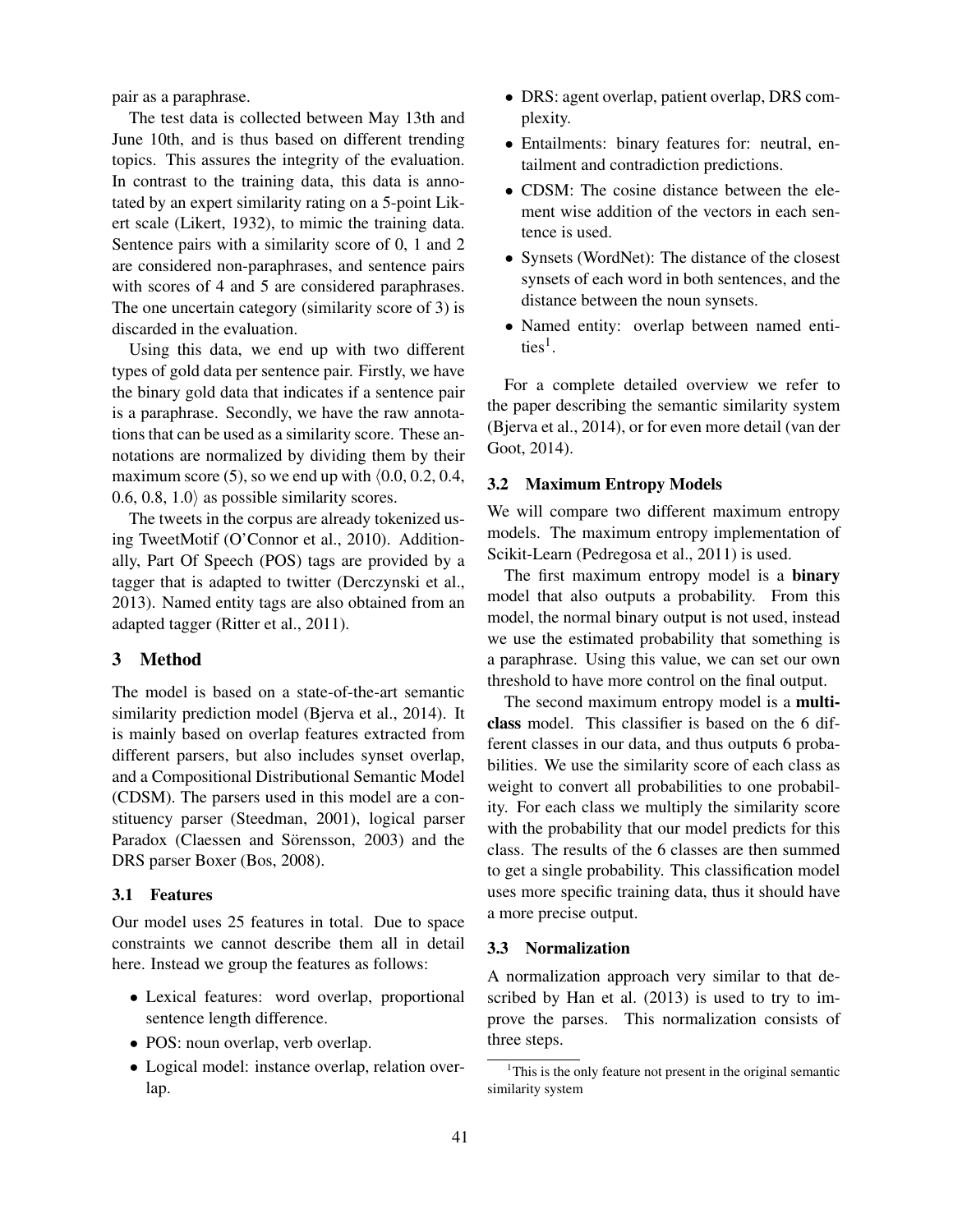

Figure 1: Precision and recall for the different classifiers.

The first step is to decide which tokens might need a correction, this is decided by a dictionary lookup in the Aspell dictionary<sup>2</sup>.

The second step is the generation of possible corrections for every misspelled word. For this, the Aspell source code is adapted to lower the costs of deletion in its algorithm, because we assume words are often typed in an abbreviated form in this domain.

The last step is the ranking of the candidates. Here we use a different approach than the traditional approach. Instead of using a static formula to predict the probability of each candidate, we want to use a more flexible approach. Google N-gram probabilities (Brants and Franz, 2006), Aspell scores and dictionary lookups are combined using logistic regression. To adjusts the weights of the regression model, 200 sentences are normalized manually. The resulting model is then applied to all the other sentences.

This normalization approach does not reach a perfect accuracy, and normalizing a sentence might remove meaningful information. So instead of using the normalization as straightforward pre processing of the data, we use the raw and the normalized sentence in the model. For each feature, scores are calculated for both versions of the sentence. The highest of these scores be used as input for our maximum entropy model.

# 4 Evaluation

This chapter is divided in the two sub tasks of paraphrase detection and similarity prediction. A strong



Figure 2: F-Score for the different classifiers. P is the threshold that decides if a sentence pair is a paraphrase.

baseline is used, namely a state-of-the art model for clean text: a logistic regression model that uses simple lexical overlap features (Das and Smith, 2009).

### 4.1 Paraphrase Detection

The evaluation is done on expert annotations, which are only available for the test set. The binary and multi-class classifiers are evaluated separately. Additionally, we also tried to improve the system by using normalization.

The precision and recall of both classifiers is plotted in Figure 1. In this graph the differences are barely visible, therefore it looks like both models are approximately equal.

If we look at the F-scores of Figure 2, the differences are bigger. The highest F-scores of both classifiers are 0.604 and 0.610 for respectively the binary and the multi-class classifier. Both classifiers outperform the baseline F-score of 0.583.

These graphs also show that the default output of the binary deos not perform well, so it is really necessary to use the probabilities.

#### 4.1.1 Feature Comparisons

We use the same grouping for features as in 3.1. The absolute weights of all features within each group are summed. For the multi-class classifier the weights are averaged over all 6 classes. Also an ablation experiment is done. An overview this evaluation is shown in Table 1.

In the ablation experiments we see that it is not always better to use more features. Especially the

<sup>2</sup>www.aspell.net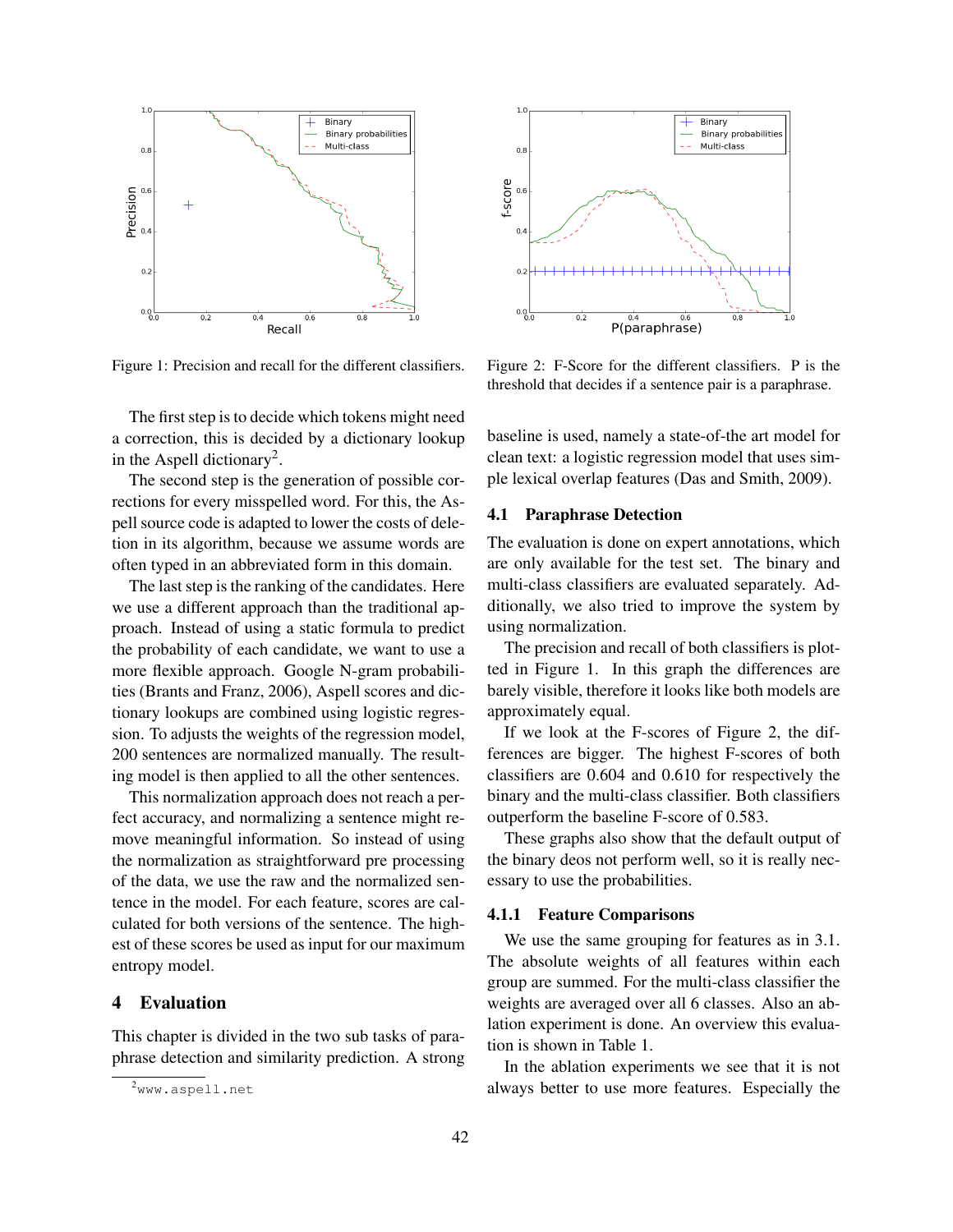|                | Weights       |       | <b>Ablation</b> |       |
|----------------|---------------|-------|-----------------|-------|
| Feat. group    | <b>Binary</b> | Multi | <b>Binary</b>   | Multi |
| Lexical        | 2.43          | 1.65  | 0.601           | 0.598 |
| <b>POS</b>     | 0.79          | 0.71  | 0.600           | 0.600 |
| Log. model     | 0.74          | 1.61  | 0.573           | 0.606 |
| <b>DRS</b>     | 3.57          | 1.88  | 0.551           | 0.553 |
| Entailments    | 0.51          | 2.79  | 0.584           | 0.589 |
| <b>CDSM</b>    | 5.29          | 3.63  | 0.538           | 0.523 |
| <b>Synsets</b> | 0.49          | 0.63  | 0.588           | 0.584 |
| N <sub>E</sub> | 0.06          | 0.09  | 0.597           | 0.599 |
| A11            |               |       | 0.600           | 0.604 |

Table 1: Absolute weights of the feature groups and feature group ablation F1-Scores.

logical model should be left out in the multi-class entropy model. The models differ in some aspects, whereas some features are important for both. More specifically, we can see that the parsers outputs and lexical features are more important for the multiclass model, while the other features are more important for the binary model.

# 4.1.2 Normalization

After the normalization of the sentences, we run the systems again. These runs are not plotted in the graphs, because the differences are small. Despite the small differences, there is one little performance boost on the top-runs of the multi-class classifiers, resulting in the highest F-score of 0.62.

### 4.2 Semantic Similarity Prediction

Even though we do not have real semantic similarity training data, we simulate semantic similarity using the amount of the positive judgements per sentence pair. Our system is evolved from a semantic similarity prediction system, so this model should work well for this task. The Pearson correlation between the different annotations of experts (test) and crowdsourcing (training) is 0.735.

For this sub task we will also try different heuristics using both our classifiers. We start with the multi-class classifier, because it is trained to give back a similarity score. The model produces probabilities for each class, the class with the highest probability is used as output. We call this the Highest P method.

Another model can be built using the predicted

|              |       | Baseline Highest P Binary P Weighted |       |       |  |
|--------------|-------|--------------------------------------|-------|-------|--|
| $\mathbf{R}$ | 0.511 | 0.416                                | 0.508 | 0.515 |  |

Table 2: Pearson correlation (R) for the different similarity prediction approaches.

weights, similar to section 3.2. We refer to this as the Weighted method.

Besides the multi-class classifier, we also trained a binary classifier. The only way for this classifier to output a degree score, is using the probability. This is called Binary P.

Only the weighted method beats the baseline. Results of all three approaches and the baseline can be found in Table 2.

# 5 Conclusion

The main conclusion to draw from these experiments is that by using deep semantic features, we can achieve a maximum F-score of 0.61 on the paraphrase detection task. By using normalization we can improve this F-score to 0.62.

Following from this, it is safe to conclude that a semantic similarity prediction system can be used in paraphrase detection reasonably well. Our system had an average result on this shared task (10th out of 18 teams)<sup>3</sup>. The advantage of this system is that it can be created easily from existing tools.

Unsurprisingly, the results on the semantic similarity task were better (6th out of 13 teams). Even though the gold data does not represent a real semantic similarity, but a scale of positive annotations of the paraphrase detection task.

The source code of our system has been made publicly available<sup>4</sup>.

### Acknowledgements

This paper is part of the 'Parsing Algorithms for Uncertain Input' project, supported by the Nuance Foundation.

We would like to thank the organizers of the shared task (Xu et al., 2015). Additionally, we would also like to thank the anonymous reviewers and Johannes Bjerva for the valuable feedback on this paper.

<sup>3</sup>http://alt.qcri.org/semeval2015/task1

<sup>4</sup>https://bitbucket.org/robvanderg/sem15